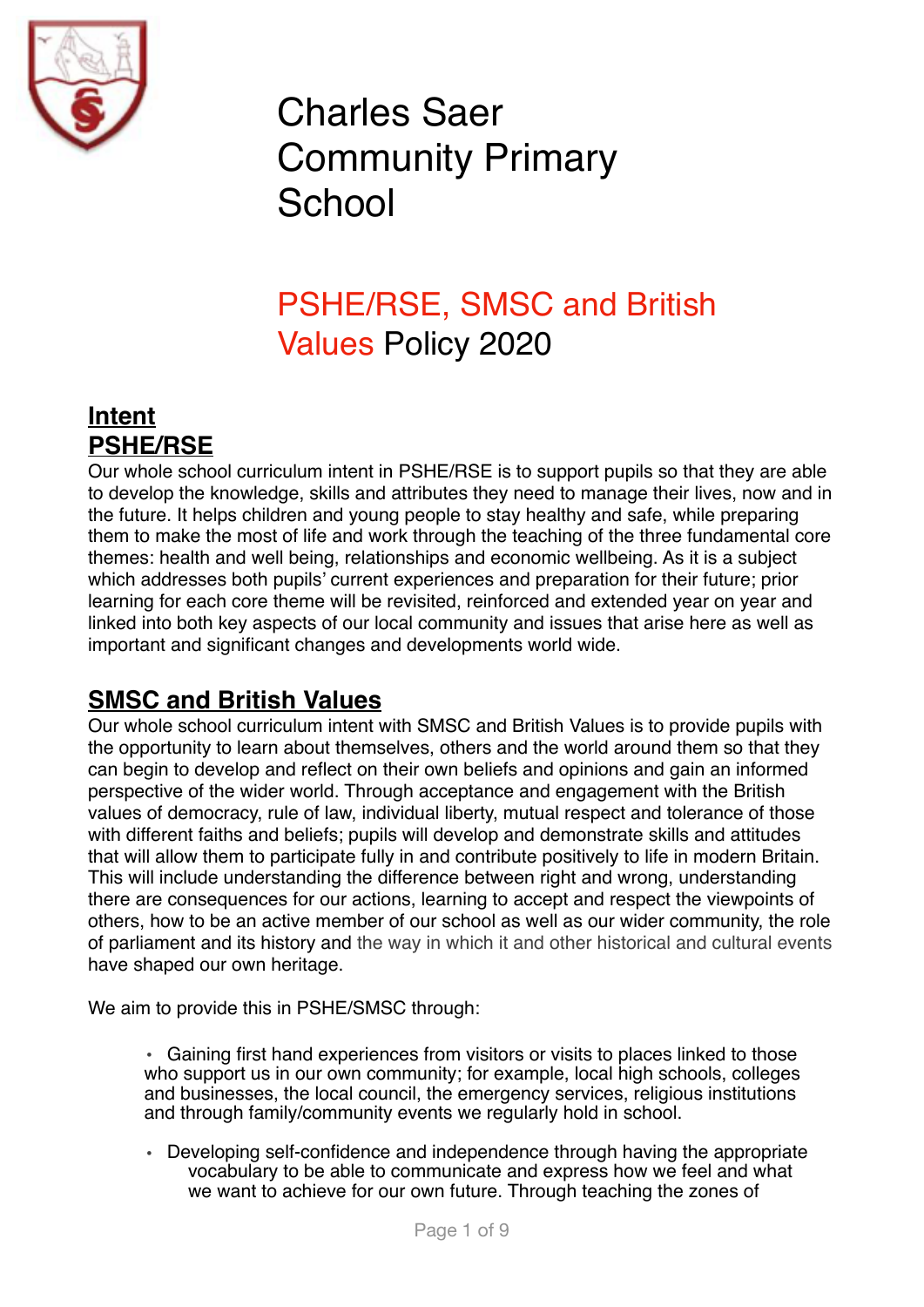regulation and referring to them daily our children will learn to recognise how they feel, understand appropriate ways to express their emotions, who to look to for support should they need it and how to take action for themselves through making the right choices.

- Developing a sense of pride in self, school and community through the key teaching of skills in resilience, resourcefulness and respectfulness (our mindful monsters who we focus on each term). Children can participate in lessons, assemblies and key events to explore how each monster can relate to them and the things they do. Celebrating success as individuals, as a school and understanding how we and the local community can support one another is recognised here through personal achievement, team achievements, charity support, our PTFA, our school council and the commitments we make to these.
- Developing tolerance and understanding of different cultures and lifestyles is taught through our lessons, in assemblies and through themed days or weeks which often link in to our religious education. This also involves the support and education from parents or others in our local community from different ethnic, social and cultural backgrounds.

# **Implementation**

PSHE in Early Years Foundation Stage (EYFS) is taught as an integral part of the topic work covered during the year through daily continuous provision and weekly adult led circle time and discrete PSHE sessions. Early Years plan and teach from the development matters, Early Years Foundation Stage document. PSHE makes a significant contribution to development of a child's personal, social and emotional development, communication, language and literacy and understanding the world.

Pupils in Years 1-6 will follow planning set by the PSHE Association, looking at a key question each half term which is also used to assess their knowledge and understanding at the beginning and at the end of each unit. Each of these questions is linked to one of the three core themes studied. Within each core theme pupils will follow the 1 Decision scheme of work and complete work set in their 1 Decision workbooks. Additional activities and resources are sometimes used to plug gaps or to cover themed SMSC days and weeks. These are added to the 1 Decision workbook or pupils personal journal, both of which pupils take with them into their new class each year.

All classes take part in circle time sessions. At Charles Saer we use circle time to promote and discuss current issues and to develop and practice children's communication, problem solving and other social and emotional skills. Children take party in planned circle time activities and circle time games. The session provides valuable opportunities for pupils to practice speaking and listening, social, turn-taking and team-building skills whilst being an enjoyable and uplifting part of the school day or week.

### **Curriculum map**

Early Years plan and teach from the development matters, Early Years Foundation Stage document. We offer a play based curriculum which is carefully organised and planned for and includes opportunities for children to learn through a range of opportunities and experiences.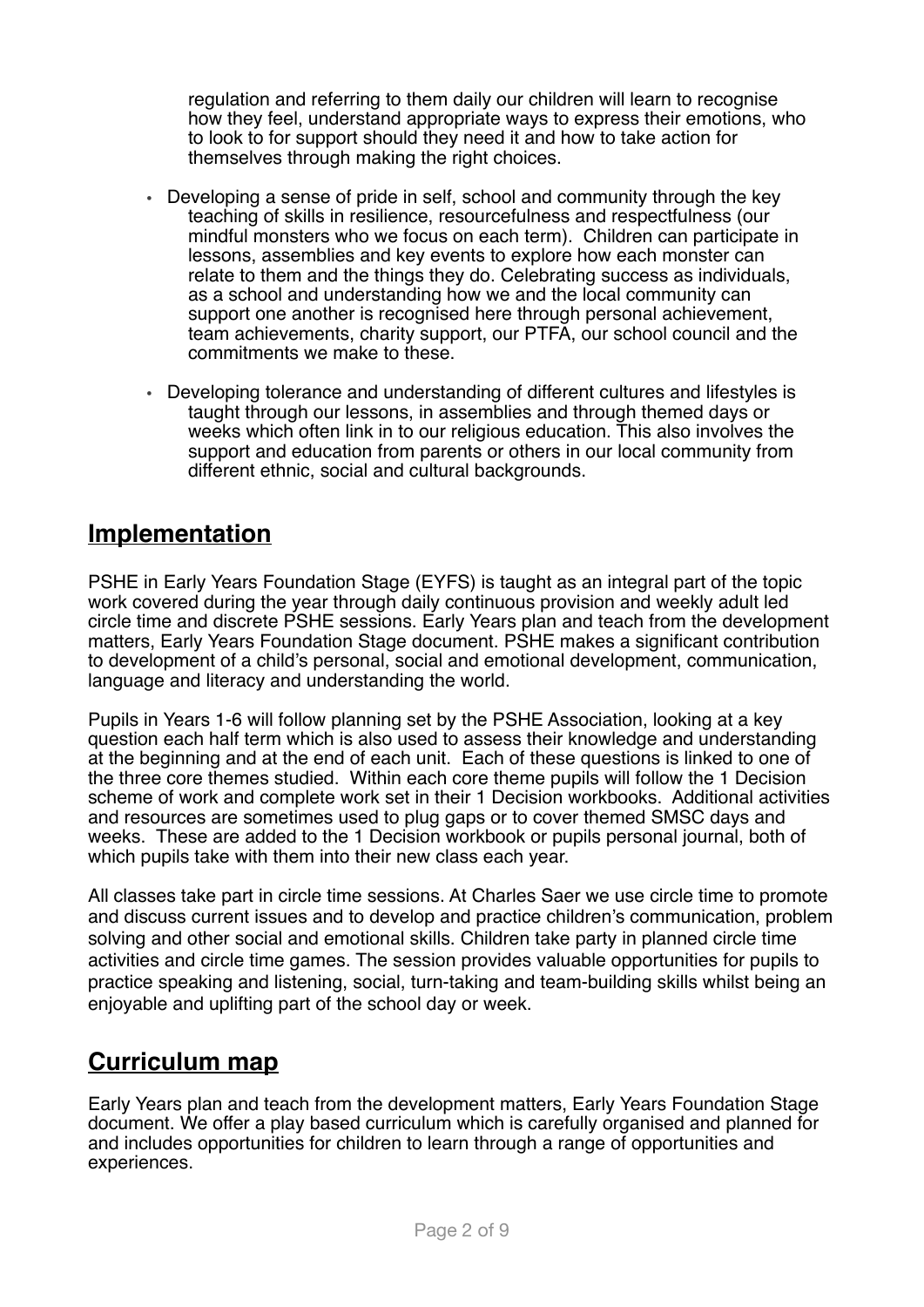At Charles Saer Community Primary School, we have mixed age classes, so we have developed a two-year cycle to ensure full coverage across the school. The PSHE Association key objectives and yearly plan are attached.

The 1 Decision curriculum map and progression of skills documents are attached.

# **Themed days**

At Charles Saer Community Primary School, we incorporate themed days and weeks into our teaching and learning. We plan themed days and weeks that mainly revolve around SMSC where we look at introducing and teaching key events, festivals and celebrations recognised in Britain and countries around the world. Children will look into the history of these and participate in practical activities linked to them, for example, dance, music, cookery, art and role play/dressing up in traditional costume.

Through PSHE we will also focus on themed days or activities that affect our mental health, for example, anti-bullying and supporting others through fund raising/charity events such as children in need.

# **How learning is organised**

Pupils learn in a weekly timetabled session for PSHE/RSE which mainly involves the observation of a 1 Decision video clip, discussion of the clip or points raised on a 1 Decision powerpoint. Pupils may also have an activity to complete in their 1 Decision workbooks. Other resources and activities will be accessed in relation to the key half termly question taken from the PHSE Association plan and discussed as a class. Any additional written activities will be added into the pupils 1 Decision work books. Some of the activities the pupils take part link into other curriculum areas and include elements of SMSC and British Values also. Teachers and pupils use the colour coded grid to add a coloured spot to their floor book or exercise book to show which elements have been covered. (See attached document)

At times teaching of PSHE, SMSC and British Values will involve discussion, teachers recording notes or take photos or videos of pupils as they take part in role play, discussion and debate. Evidence is uploaded onto Seesaw into the PHSE/SMSC folders with the key objective as a caption. In EYFS all evidence is uploaded onto Tapestry and linked to objectives achieved; observation show the progression from Nursery to Reception.

# **Assessment**

At Charles Saer Primary School ongoing assessment is an fundamental part of the learning and development processes in the Early Years. Staff observe pupils and record these observations on Tapestry, linking them to the Development Matters and The Characteristics of Effective Learning. Observations are completed during continuous provision, when children are applying their personal, social and emotional skills during play and interaction. Also, through circle time and adult led PSHE sessions.

Teachers monitor the progress of each children in their personal, social and emotional development ensuring progress is being made.

At the end of the EYFS, staff complete the EYFS profile for each child. Pupils are assessed against the 17 early learning goals which include Personal, Social and Emotional Development: Making relationships, Self-confidence and self-awareness and Managing feelings and behaviour. The end of year assessment indicated whether they are: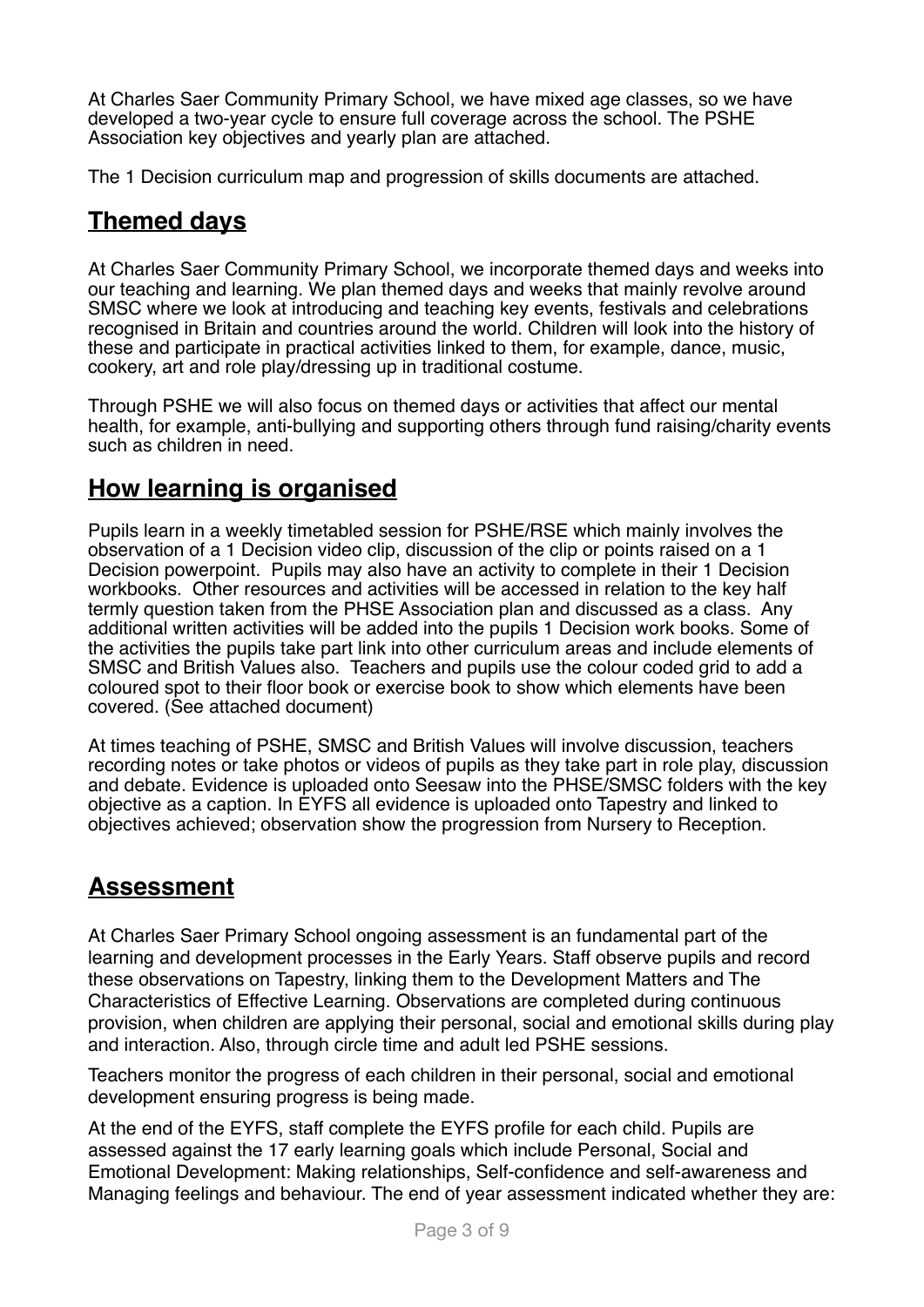- Emerging Working below and not yet meeting expected levels and only demonstrating some of the features of this age band.
- Expected Typical behaviour which is thoroughly embedded.
- Exceeding Working above expected levels.
- •

KS1 and KS2 are assessed at the start of each new unit. Pupils are asked to reflect on a key question and record their ideas/have ideas scribed by an adult. At the end of the unit, pupils will be asked to reflect upon the same question again to see if their outlook, knowledge and opinions have changed. These reflections are recorded in a personal journal which children take with them as they move through school. This journal will also be used to record activities and personal reflections on themed days/weeks carried out as part of the SMSC curriculum. These reflections will not be assessed but may inform teachers as to how engaged pupils have been in such activities and what they have taken from them.

As each of the three core themes in PHSE/RSE is revisited and extended, teachers can see what the pupils know already and the depth of their understanding before moving on with each area further. It gives them a starting point from which they can recap and the journals, in addition with the 1 Decision workbooks, give the children something familiar to look back on and refresh their memories.

# **Curriculum**

The Foundation Stage deliver PSHE content through the Early Years Foundation Stage (EYFS). Personal, Social and Emotional Development: Making relationships, Selfconfidence and self-awareness and Managing feelings and behaviour. PSED is one of the three prime areas within the [Early Years Foundation Stage](https://www.gov.uk/government/publications/early-years-foundation-stage-framework--2) (EYFS). Each prime area is divided into expected early learning goals and exceeding statements, for PSED these are:

#### **Expected**

• **Self confidence and self awareness** - children are confident to try new activities, and say why they like some activities more than others. They are confident to speak in a familiar group, will talk about their ideas, and will choose the resources they need for their chosen activities. They say when they do or don't need help.

We support children in building their self confidence through play and during group times. We encourage them to express their ideas, thoughts and feelings and model how to communicate effectively towards each other.

• **Managing feelings and behaviour** - children talk about how they and others show feelings, talk about their own and others behaviour, and its consequences, and know that some behaviour is unacceptable. They work as part of a group or class, and understand and follow the rules. They adjust their behaviour to different situations, and take changes of routine in their stride.

In the EYFS we follow the class rules and discuss class expectations. Rules and expectations are discussed within play and group sessions. Children learn what behaviour is appropriate and we encourage them to make the right choice.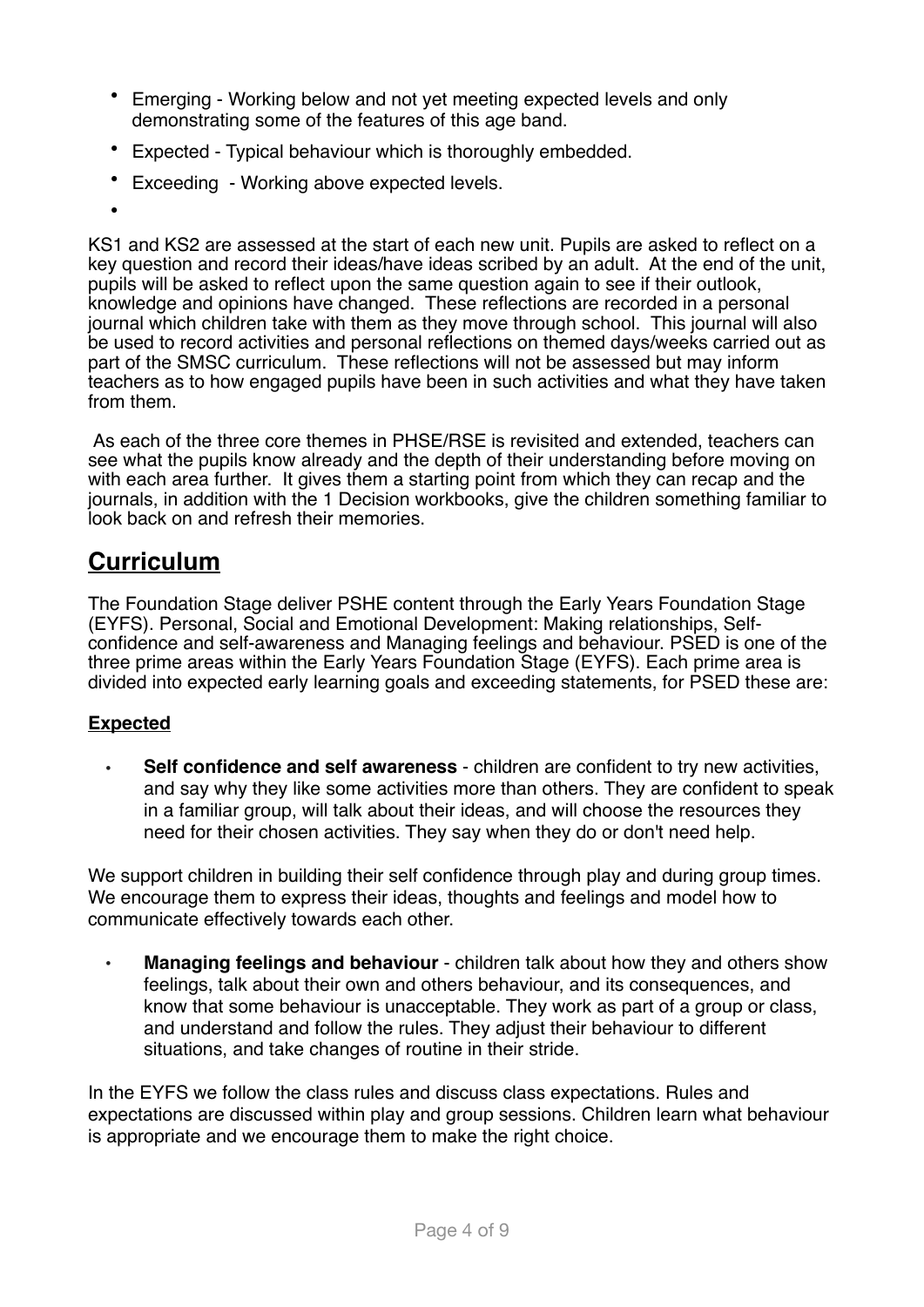• **Making relationships** - children play cooperatively, taking turns with others. They take account of one another's ideas about how to organise their activity. They show sensitivity to others' needs and feelings, and form positive relationships with adults and other children.

We encourage children to build relationships and play alongside other children in the class. We model how to play cooperatively, take turns and share resources in the classroom. During circle time we model good speaking and listening skills and learn how to take turns in speaking and listening to others.

#### **Exceeding**

• **Self confidence and self awareness -** Children are confident to speak to a class group. They can talk about the things they enjoy, and are good at, and about the things they don't find easy. They are resourceful in finding support when they need help or information. They can talk about the plans they have made to carry out activities and what they might change if they were to repeat them.

Children are encouraged to developed their confidence speaking in larger groups such as whole class and large groups. They are encouraged to become independent learners and become resourceful in finding support/problem solving without support from others.

• **Managing feelings and behaviour -** Children know some ways to manage their feelings and are beginning to use these to maintain control. They can listen to each other's suggestions and plan how to achieve an outcome without adult help. They know when and how to stand up for themselves appropriately. They can stop and think before acting and they can wait for things they want.

Children show higher level of self management, self control & self discipline. Children are encouraged and able to follow the class and school rules without support.

• **Making relationships -** Children play group games with rules. They understand someone else's point of view can be different from theirs. They resolve minor disagreements through listening to each other to come up with a fair solution. They understand what bullying is and that this is unacceptable behaviour.

We encourage children to problem solve, finding an effective resolution and resolving their own problems. They are taught to understand the concept of bullying and it's actions.

The key objectives for KS1 and KS2 in PSHE and RSE are outlined by the Department for Education and the PSHE Association and broken down into the three key areas of health and well being, relationships and economic well being. The grids containing the core themes and objectives are attached.

# **Teaching and Learning**

Teaching and learning in PSHE, SMSC and British Values is provided in a range of different ways. The key aspect of learning is through listening and discussion. Pupils will be asked about what they know, think or feel about a particular topic, they will be asked to watch short films or read about issues and make informed choices about them. Pupils can reflect on their learning through sharing ideas in circle time, drawing pictures or writing to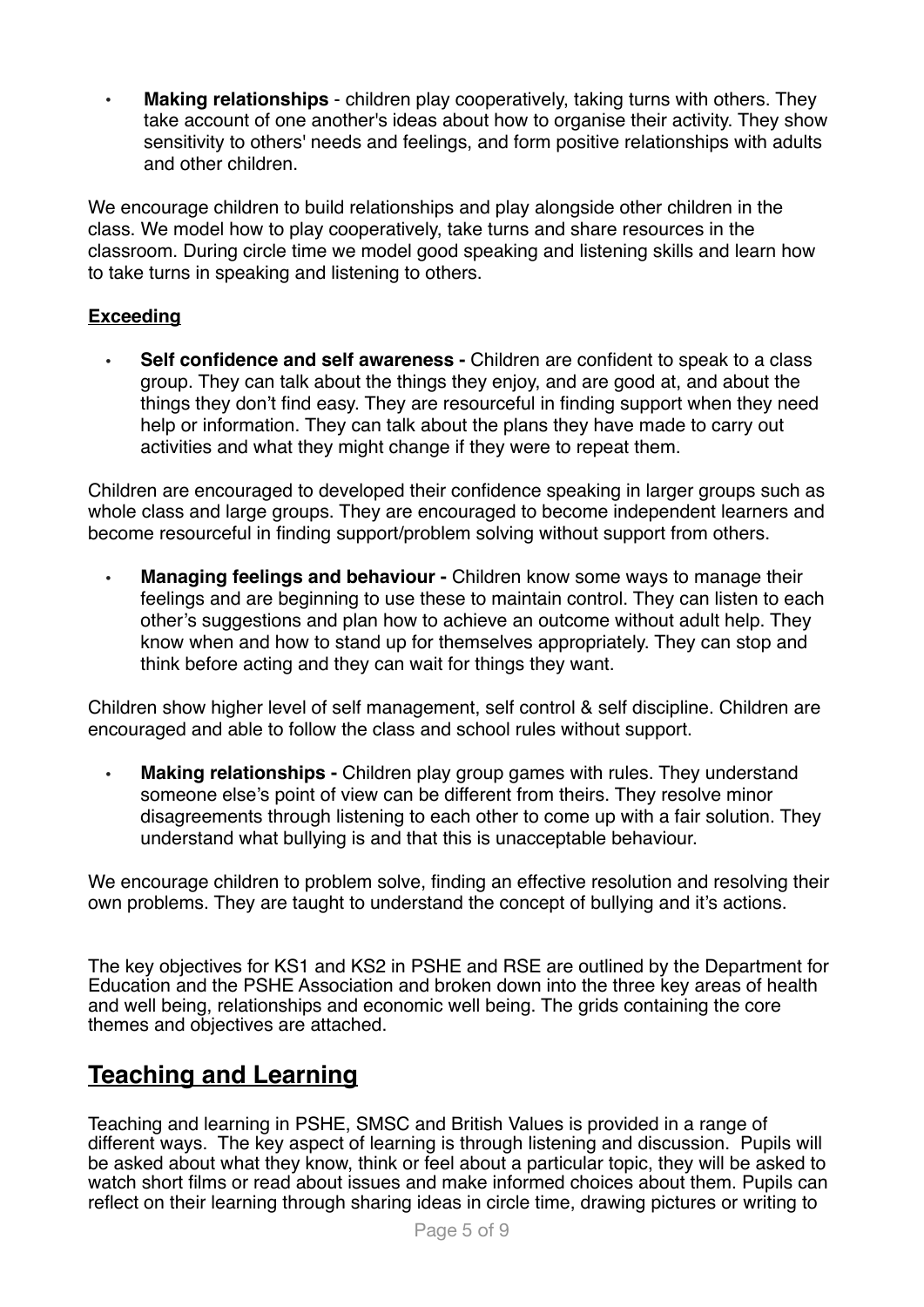reflect on what they have learned and how they feel about it. Pupils will also be given practical opportunities when learning about different cultures, faiths and communities around the world for example cooking and tasting new foods, learning foreign languages, playing musical instruments and learning new songs, through the appreciation of and learning of new art skills and by taking part in activities such as dance and sports which are popular in other countries.

All staff are delivering circle time based on the Zones of Regulations. The Zones of Regulation is a behavioural approach used to teach self-regulation by categorising our feelings. The Zones framework provides strategies to teach students to become more aware of and to be able to control their emotions and impulses, manage their sensory needs, and improve their ability to problem solve conflicts. The Zones are also being delivered regularly through weekly assemblies. Children have a greater awareness of the Zones and are able to regulate their actions and able to express their feelings and behaviour more effectively. Children are understanding the language related to the Zones of Regulations and are beginning to use this when discussing their own feelings. This has promoted the ethos of the school to encourage children to express emotions verbally.

We also promote a growth mindset approach towards learning. We believe that intelligence and abilities can be developed through effort, persistence, trying different strategies and learning from mistakes. A growth mindset approach is developed through the teaching of the Mindful Monsters (see below).



This approach encourages and enables our children to:

- Create a learning culture in which we all strive to become better learners
- Use clear labels to develop a better understanding of learning processes
- Approach difficulties in learning without fear of failure
- Become more confident and ambitious

All staff promote a growth mindset approach using on the 4 Mindful monster: Resilience, Reflectiveness, Resourcefulness and Co-operation. Language is modelled and embedded through the school day by all staff .

### **Special needs provision**

All lessons are inclusive and accessible for pupils with SEND. Lessons are differentiated where necessary and support is given if pupils need help with recording thoughts and ideas in their journals.

### **Equal opportunities**

At Charles Saer Community Primary School, all children have equal access to the PSHE curriculum and teaching of SMSC and British Values. It is the responsibility of the teachers to ensure that all pupils, irrespective of gender, religion, learning or physical ability, race,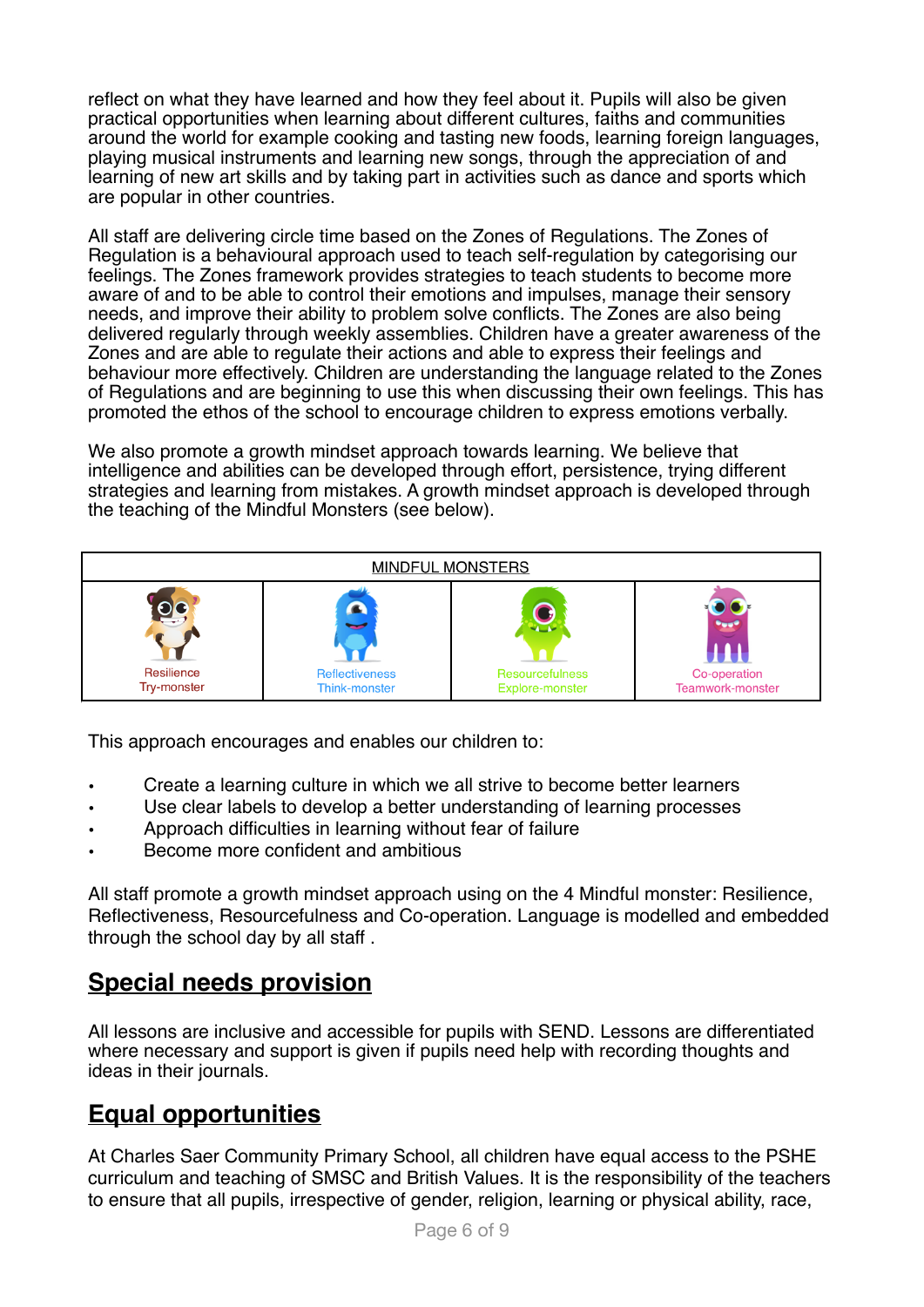culture, ethnicity and social circumstances, have access to the curriculum and make progress. Where appropriate, work will be adapted to meet pupils' needs and if appropriate extra support will be given. Work will also be differentiated for more able pupils and they will be given suitably challenging questions and activities.

Parents have a right to request to withdraw their child from sex education delivered as part of RSE.

# **Links with other subjects and areas of learning**

PHSE, SMSC and British Values embed themselves in so many of our other subjects and extra curricular activities at Charles Saer. For example:

- Though the teaching of PSHE/RSE links will often be made to Science in terms of understanding our bodies, anatomy, reproduction (KS2), how to keep our bodies healthy and the effects of drugs, alcohol and tobacco on our bodies.
- In PE links will be made in terms of recognising the importance of exercise to keep us healthy and also aspects of mental health will be explored in terms of developing skills in teamwork/co-operation, resilience, respect and responding positively to sporting opportunities which we provide through lessons, clubs, events and competitions in our local community.
- SMSC links are also made through religious education as children learn to reflect on their own beliefs, religious or otherwise, which inform their own perspective on life. Through learning about other religions pupils will learn how to show interest in and respect for other peoples faiths, feelings and values. We follow the Lancashire agreed syllabus for RE using the Discovery RE Scheme which explicitly identifies opportunities for SMSC development within each enquiry. We also visit different places of worship.
- SMSC will also form aspects of pupils learning in music and art. As they study different artists, musicians and their origins this will develop an understanding and appreciation of different cultural influences and heritages as well as encouraging a positive response to artistic and musical opportunities we provide in school and as part of our wider community. For example Lancashire Music Service lessons and performances, young voices, choir, contributions to local art exhibits and competitions.
- With changes in communication over time and our modern world now being dominated by social media, pupils will learn about online safety through both ICT and PSHE. They will understand how to keep themselves safe and learn how to use the internet safely and respectfully. They will look into the affects on mental health through the misuse of social media such as cyber bullying, the consequences of it and how to cope with this.
- SMSC is key to learning in some areas of History and English as pupils discover and develop their own voice. They will learn about the law, democracy, freedom of speech and how this has changed over time and influenced the society we live in today. They will be given opportunities to voice their own options and learn how to listen to and respect the opinions of others. Those who have a passion to speak out on the behalf of others and make decisions for the benefit of our school community can become a part of our school council and develop their democratic skills even further.
- Geography will involve aspects of studying different countries, the people who live there, their ways of life at home, school and at work.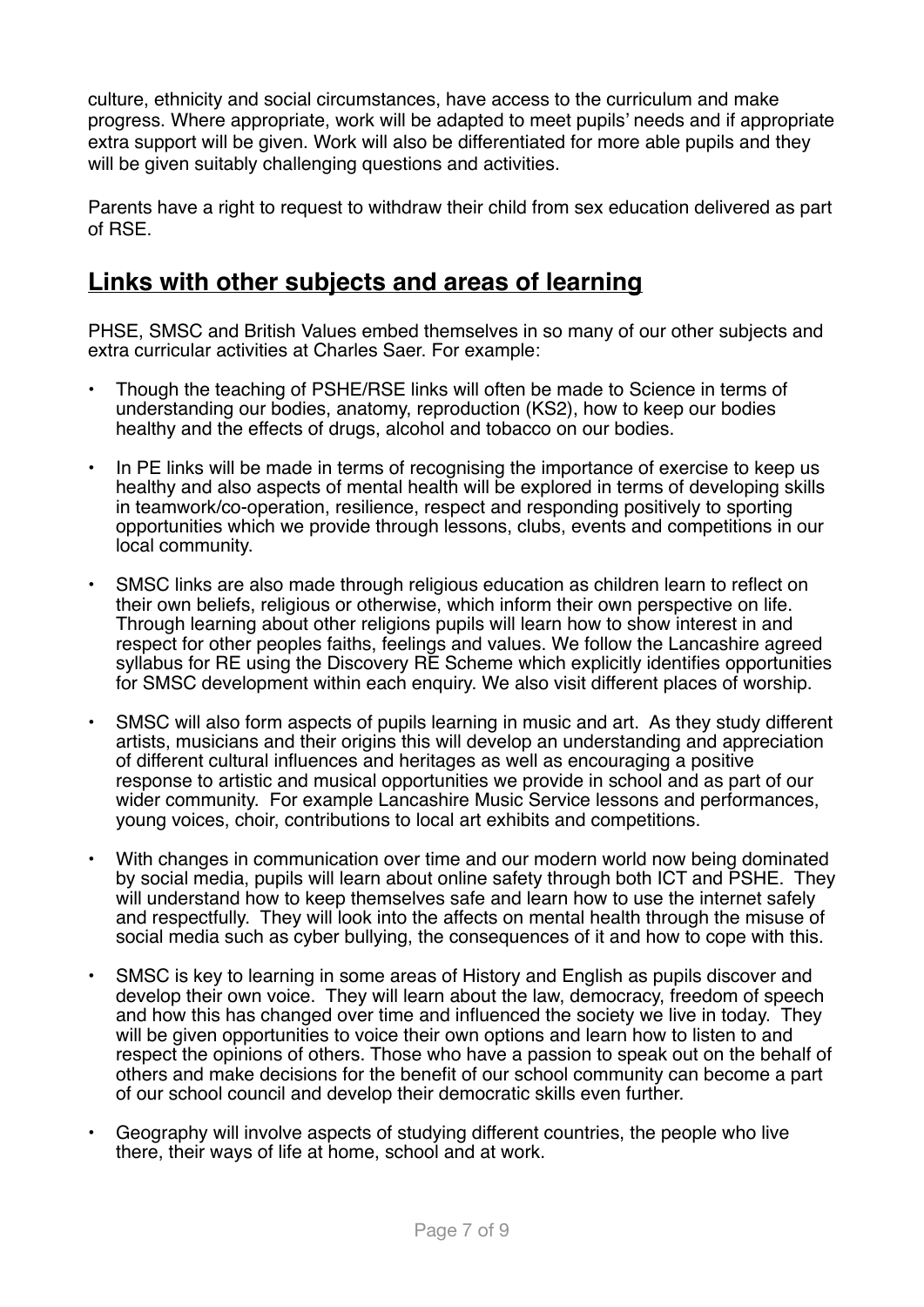- Modern foreign languages will encourage children to learn how to speak a different language and learn about the cultural differences and similarities we have with others around the world. The whole school takes part in a yearly language day and explores a variety of cultures in depth. Children gain new experiences based around culture, history, music, food, art and many other opportunities.
- As a school we promote social development by a having a school council group. The school council represents the views of all school pupils to discuss and help sort out any school issues, problems and to help improve our school.
- Worships assemblies are planned and delivered weekly to the whole school. Assemblies discuss religious festival, key events and dates.
- We will be introducing picture news in key stage assemblies to regularly cover SMSC and British Values current issues. Each week a current news story will be introduced with a thought-provoking question to encourage discussion and to provide opportunities for children to learn from our world and develop respect for other's beliefs, feelings and faiths.

At Charles Saer Primary School we ensure that the fundamental British Values are taught within our curriculum. All areas of learning provide a vehicle for furthering understanding of these concepts and, in particular, RE, PHSE and assemblies provide opportunities to deepen and develop understanding. At Charles Saer Primary School, we also uphold and actively promote British values in the following ways.

#### **Rule of law.**

At Charles Saer we promote the importance of the rule of law through such things as:

- School rules and expectations are clear, fair and regularly promoted.
- Pupils are helped to distinguish right from wrong.
- The Behaviour Policy encourages the restorative justice process to resolve conflict.
- Visits from authorities such as the police, fire service; etc are regular parts of our calendar and help reinforce this message.

#### **Democracy**

At Charles Saer we promote the importance of democracy through such things as:

- Electoral process for student positions of responsibility e.g. School Council, Eco School, Head Boy and Head Girl.
- Students being encouraged to consider alternative pathways in lessons.
- Our school behaviour policy involves rewards which the pupils have discussed.
- Student Voice on key school decisions. For example, school council and eco club.

#### **Individual liberty**

At Charles Saer we promote the importance of individual liberty through such things as:

• The provision of extra-curricular activities and clubs.